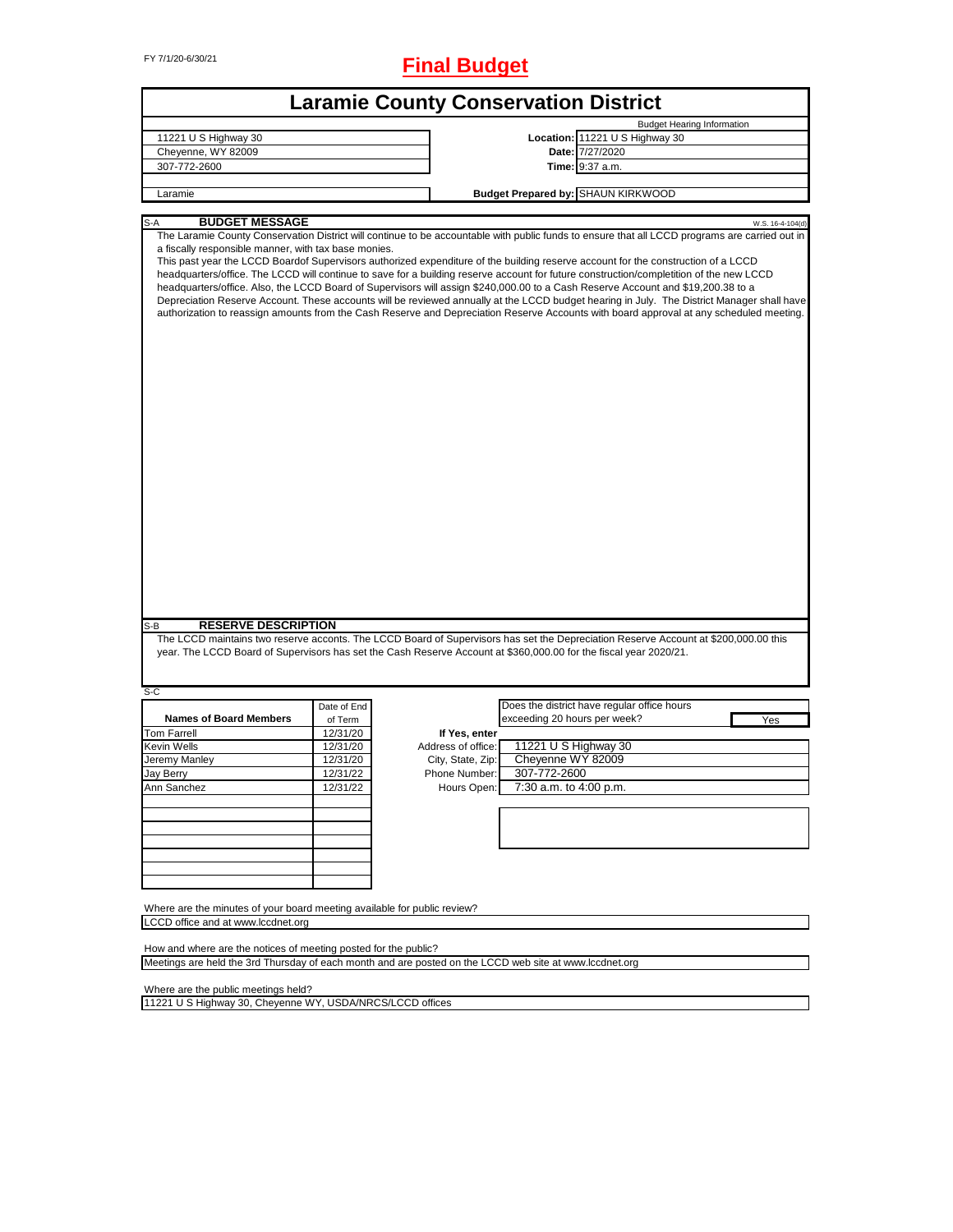## **FINAL BUDGET SUMMARY**

|       | <b>OVERVIEW</b>                                             | 2018-2019<br>Actual | 2019-2020<br>Estimated | 2020-2021<br>Proposed | Final Approval |
|-------|-------------------------------------------------------------|---------------------|------------------------|-----------------------|----------------|
|       |                                                             |                     |                        |                       |                |
| $S-1$ | <b>Total Budgeted Expenditures</b>                          | \$1,170,905         | \$1,005,475            | \$2,946,606           | \$4,363,509    |
| $S-2$ | <b>Total Principal to Pay on Debt</b>                       | \$0                 | \$0                    | \$0                   | \$0            |
| $S-3$ | <b>Total Change to Restricted Funds</b>                     | $-$227,657$         | \$20,000               | \$117,150             | \$259,200      |
|       |                                                             |                     |                        |                       |                |
| $S-4$ | <b>Total General Fund and Forecasted Revenues Available</b> | \$2.050.481         | \$2,374,881            | \$4.413.301           | \$4,622,709    |
|       |                                                             |                     |                        |                       |                |
| $S-5$ | Amount requested from County Commissioners                  | \$971,401           | \$1,020,229            | \$1,045,735           | \$1,045,735    |
|       |                                                             |                     |                        |                       |                |
| $S-6$ | <b>Additional Funding Needed:</b>                           |                     |                        | \$0                   | \$0            |

|                  | <b>REVENUE SUMMARY</b>                       | 2018-2019<br>Actual    | 2019-2020<br>Estimated | 2020-2021<br>Proposed                | <b>Final Approval</b> |
|------------------|----------------------------------------------|------------------------|------------------------|--------------------------------------|-----------------------|
|                  |                                              |                        |                        |                                      |                       |
| $S-7$            | <b>Operating Revenues</b>                    | \$137,297              | \$132,214              | \$130,894                            | \$133,894             |
| $S-8$            | Tax levy (From the County Treasurer)         | \$971,401              | \$1,020,229            | \$1,045,735                          | \$1,045,735           |
| $S-9$            | <b>Government Support</b>                    | \$23,824               | \$19,441               | \$112,635                            | \$384,612             |
| $S-10$           | Grants                                       | \$151,951              | \$443,559              | \$1,403,777                          | \$969,498             |
| $S-11$           | Other County Support (Not from Co. Treas.)   | \$0                    | \$0                    | \$0                                  | \$0                   |
| $S-12$           | <b>Miscellaneous</b>                         | \$17,570               | \$11.000               | \$14,400                             | \$22,200              |
| $S-13$           | <b>Other Forecasted Revenue</b>              | \$0                    | \$0                    | \$0                                  | \$0                   |
| $S-14$           | <b>Total Revenue</b>                         | \$1,302,042            | \$1,626,442            | \$2.707.441                          | \$2,555,939           |
|                  | FY 7/1/20-6/30/21                            |                        |                        | Laramie County Conservation District |                       |
|                  | <b>EXPENDITURE SUMMARY</b>                   | 2018-2019              | 2019-2020              | 2020-2021                            | <b>Final Approval</b> |
|                  |                                              | Actual                 | Estimated              | Proposed                             |                       |
| $S-15$           | <b>Capital Outlay</b>                        | \$1,752                | \$24,730               | \$2,100                              | \$2,900               |
| $S-16$           | <b>Interest and Fees On Debt</b>             | \$0                    | \$0                    | \$0                                  | \$0                   |
| $S-17$           | <b>Administration</b>                        | \$182,385              | \$224,110              | \$220,344                            | \$215,768             |
| $S-18$           | <b>Operations</b>                            | \$516,366              | \$545,222              | \$2,485,285                          | \$3,907,418           |
| $S-19$           | <b>Indirect Costs</b>                        | \$242,745              | \$211,413              | \$238,877                            | \$237,423             |
| <b>S-20R</b>     | <b>Expenditures paid by Reserves</b>         | \$227,657              | \$0                    | \$0                                  | \$0                   |
| $S-20$           | <b>Total Expenditures</b>                    | \$1,170,905            | \$1,005,475            | \$2,946,606                          | \$4,363,509           |
|                  |                                              |                        |                        |                                      |                       |
|                  | <b>DEBT SUMMARY</b>                          | 2018-2019<br>Actual    | 2019-2020<br>Estimated | 2020-2021<br>Proposed                | <b>Final Approval</b> |
|                  |                                              |                        | \$0                    | \$0                                  |                       |
| $S-21$           | <b>Principal Paid on Debt</b>                | \$0                    |                        |                                      | \$0                   |
|                  | <b>CASH AND INVESTMENTS</b>                  | 2018-2019              | 2019-2020              | 2020-2021                            | <b>Final Approval</b> |
|                  |                                              | Actual                 | Estimated              | Proposed                             |                       |
| $S-22$           | <b>TOTAL GENERAL FUNDS</b>                   | \$748,439              | \$748,439              | \$1,705,860                          | \$2,066,770           |
|                  |                                              |                        |                        |                                      |                       |
|                  | <b>Summary of Reserve Funds</b>              |                        |                        |                                      |                       |
| $S-23$           | <b>Beginning Balance in Reserve Accounts</b> |                        |                        |                                      |                       |
| $S-24$           | a. Sinking and Debt Service Funds            | \$168,000              | \$168,000              | \$188,000                            | \$180,800             |
| $S-25$<br>$S-26$ | b. Reserves<br>c. Bond Funds                 | \$227,657<br>\$120,000 | \$0<br>\$120,000       | \$0<br>\$120,000                     | \$0<br>\$120,000      |
|                  | Total Reserves (a+b+c)                       | \$515,657              | \$288,000              | \$308,000                            | \$300,800             |
| $S-27$           | Amount to be added                           |                        |                        |                                      |                       |
| $S-28$           | a. Sinking and Debt Service Funds            | \$0                    | \$20,000               | \$12,000                             | \$19,200              |
| $S-29$           | b. Reserves                                  | \$0                    | \$0                    | \$0                                  | \$0                   |
| $S-30$           | c. Bond Funds                                | \$0                    | \$0                    | \$105,150                            | \$240,000             |
|                  | Total to be added (a+b+c)                    | \$0                    | \$20,000               | \$117,150                            | \$259,200             |
|                  |                                              |                        |                        |                                      |                       |
| $S-31$           | <b>Subtotal</b>                              | \$515,657              | \$308,000              | \$425,150                            | \$560,000             |

S-32 **Less Total to be spent** \$227,657 \$0 \$0 \$0 \$0 S-33 **TOTAL RESERVES AT END OF FISCAL YEAR**  $\sqrt{3288,000}$  \$308,000 \$425,150 \$560,000 *End of Summary*

*Budget Officer / District Official (if not same as "Submitted by")*

Date adopted by Special District

Cheyenne, WY 82009 **DISTRICT ADDRESS:** 11221 U S Highway 30 **PREPARED BY:** SHAUN KIRKWOOD

**DISTRICT PHONE:** 307-772-2600

1/23/19 *Form approved by Wyoming Department of Audit, Public Funds Division Prepared in compliance with the Uniform Municipal Fiscal Procedures Act (W.S. 16-4-101 through 124) as it applies.*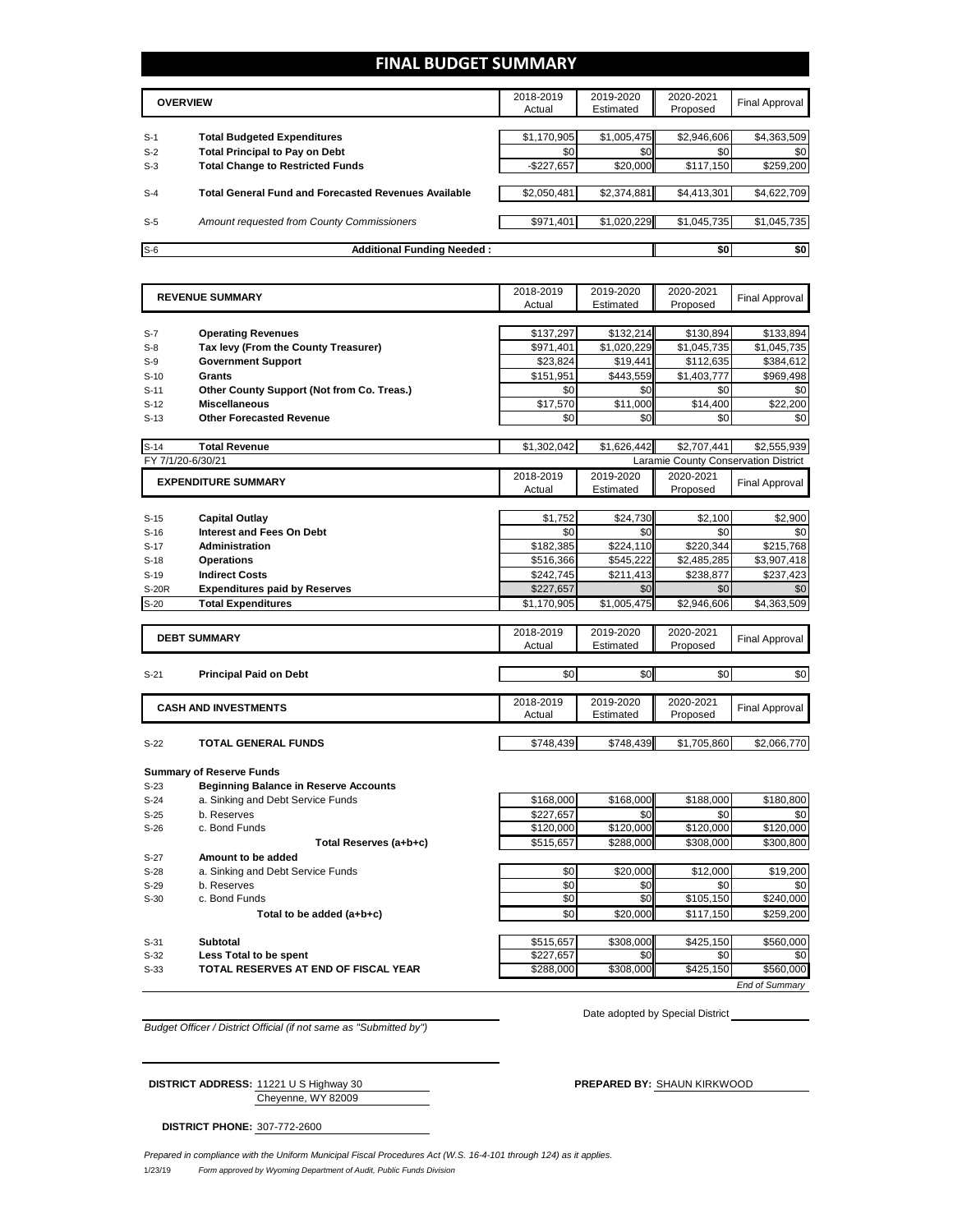# **Final Budget**

Laramie County Conservation District

**NAME OF DISTRICT/BOARD**

**FYE** 6/30/2021

٦

|                           | <b>PROPERTY TAXES AND ASSESSMENTS</b>          |           |             |             |                       |  |
|---------------------------|------------------------------------------------|-----------|-------------|-------------|-----------------------|--|
|                           |                                                |           |             |             |                       |  |
|                           |                                                | 2018-2019 | 2019-2020   | 2020-2021   | <b>Final Approval</b> |  |
|                           |                                                | Actual    | Estimated   | Proposed    |                       |  |
| $R-1$                     | <b>Property Taxes and Assessments Received</b> |           |             |             |                       |  |
| $R-1.1$                   | Tax Levy (From the County Treasurer)           | \$971,401 | \$1,020,229 | \$1,045,735 | \$1,045,735           |  |
| $R-1.2$                   | <b>Other County Support</b>                    | \$0       | \$0         | \$0         |                       |  |
|                           |                                                |           |             |             |                       |  |
| <b>FORECASTED REVENUE</b> |                                                |           |             |             |                       |  |

|           |                                              | 2018-2019 | 2019-2020 | 2020-2021              | Final Approval |
|-----------|----------------------------------------------|-----------|-----------|------------------------|----------------|
|           |                                              | Actual    | Estimated | Proposed               |                |
| $R-2$     | <b>Revenues from Other Governments</b>       |           |           |                        |                |
| $R - 2.1$ | State Aid                                    | \$8,824   | \$9,441   | \$102,635              | \$8,823        |
| $R-2.2$   | Additional County Aid (non-treasurer)        | \$15,000  | \$10,000  | \$10,000               | \$10,000       |
| $R-2.3$   | City (or Town) Aid                           | \$0       | \$0       | \$0                    | \$122,789      |
| $R - 2.4$ | Other (Specify)<br>private sector            | \$0       | \$0       | \$0                    | \$243,000      |
| $R - 2.5$ | <b>Total Government Support</b>              | \$23,824  | \$19,441  | \$112,635              | \$384,612      |
| $R-3$     | <b>Operating Revenues</b>                    |           |           |                        |                |
| $R - 3.1$ | <b>Customer Charges</b>                      | \$0       | \$0       | \$0                    |                |
| $R - 3.2$ | Sales of Goods or Services                   | \$137,297 | \$132,214 | \$130,894              | \$133,894      |
| $R - 3.3$ | <b>Other Assessments</b>                     | \$0       | \$0       | \$0                    |                |
| $R - 3.4$ | <b>Total Operating Revenues</b>              | \$137,297 | \$132,214 | \$130,894              | \$133,894      |
| $R-4$     | Grants                                       |           |           |                        |                |
| $R - 4.1$ | <b>Direct Federal Grants</b>                 | \$0       | \$0       | \$0                    | \$215,750      |
| $R - 4.2$ | <b>Federal Grants thru State Agencies</b>    | \$131,991 | \$389,715 | \$1,356,728            | \$280,000      |
| $R-4.3$   | <b>Grants from State Agencies</b>            | \$19,960  | \$53,844  | \$47,049               | \$473,748      |
| $R - 4.4$ | <b>Total Grants</b>                          | \$151,951 | \$443,559 | $\overline{1,}403,777$ | \$969,498      |
| $R-5$     | <b>Miscellaneous Revenue</b>                 |           |           |                        |                |
| $R - 5.1$ | Interest                                     | \$10,719  | \$6,200   | \$9,200                | \$9,200        |
| $R-5.2$   | Other: Specify                               | \$6,851   | \$4,800   | \$5,200                | \$13,000       |
| $R - 5.3$ | Other: Additional                            |           |           |                        |                |
| $R - 5.4$ | <b>Total Miscellaneous</b>                   | \$17,570  | \$11,000  | \$14,400               | \$22,200       |
| $R - 5.5$ | <b>Total Forecasted Revenue</b>              | \$330,641 | \$606,214 | \$1,661,706            | \$1,510,204    |
| $R-6$     | <b>Other Forecasted Revenue</b>              |           |           |                        |                |
| $R-6.1$   | a. Other past due-as estimated by Co. Treas. |           |           |                        |                |
| $R-6.2$   | b. Other forecasted revenue (specify):       |           |           |                        |                |
| $R - 6.3$ |                                              |           |           |                        |                |
| $R-6.4$   |                                              |           |           |                        |                |
| $R-6.5$   |                                              |           |           |                        |                |
| $R-6.6$   | Total Other Forecasted Revenue (a+b)         | \$0       | \$0       | \$0                    | $\sqrt{6}$     |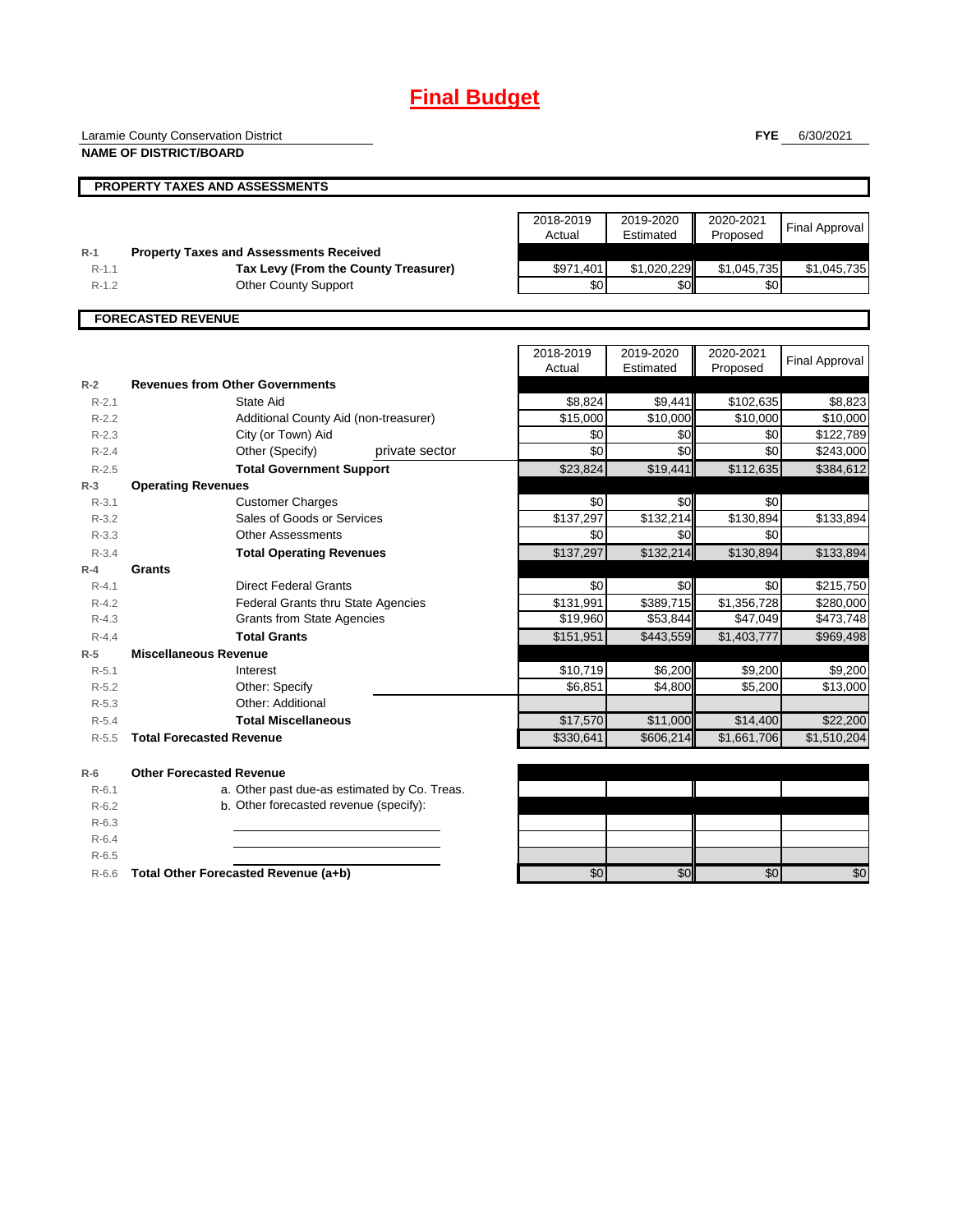## **CAPITAL OUTLAY BUDGET**

| $E-1$     | <b>Capital Outlay</b> |                         |
|-----------|-----------------------|-------------------------|
| $E - 1.1$ |                       | <b>Real Property</b>    |
| $F-12$    |                       | Vehicles                |
| $F-1.3$   |                       | <b>Office Equipment</b> |
| $F-14$    |                       | Other (Specify)         |
| $E - 1.5$ |                       | computer software       |
| $F-16$    |                       | field equipment         |
| $F-17$    |                       |                         |
| $E - 1.8$ | TOTAL CAPITAL OUTLAY  |                         |

|           |                             |                      | 2018-2019 | 2019-2020 | 2020-2021 |                |
|-----------|-----------------------------|----------------------|-----------|-----------|-----------|----------------|
|           |                             |                      | Actual    | Estimated | Proposed  | Final Approval |
|           | <b>Capital Outlay</b>       |                      |           |           |           |                |
| $E - 1.1$ |                             | <b>Real Property</b> | \$0       | \$0       | \$0       |                |
| $E - 1.2$ |                             | Vehicles             | \$0       | \$19,000  | \$0       |                |
| $E-1.3$   |                             | Office Equipment     | \$380     | \$1,000   | \$1,000   | \$1,500        |
| $E - 1.4$ |                             | Other (Specify)      |           |           |           |                |
| $E-1.5$   |                             | computer software    | \$1,372   | \$4,730   | \$800     | \$1,100        |
| $E-1.6$   |                             | field equipment      |           |           | \$300     | \$300          |
| $E - 1.7$ |                             |                      |           |           |           |                |
| $E-1.8$   | <b>TOTAL CAPITAL OUTLAY</b> |                      | \$1,752   | \$24,730  | \$2,100   | \$2,900        |

### **ADMINISTRATION BUDGET**

|           |                                      |                                 |           | $-0.00000$ | $1.0$ pood $4.0$ |
|-----------|--------------------------------------|---------------------------------|-----------|------------|------------------|
| $E-2$     | <b>Personnel Services</b>            |                                 |           |            |                  |
| $E - 2.1$ |                                      | Administrator                   | \$60,398  | \$61,194   | \$65,902         |
| $E-2.2$   |                                      | Secretary                       | \$0       | \$0        | \$0              |
| $E - 2.3$ |                                      | Clerical                        | \$0       | \$0        | \$0              |
| $E - 2.4$ |                                      | Other (Specify)                 |           |            |                  |
| $E-2.5$   |                                      | <b>Financial Coordinator</b>    | \$45,446  | \$46,536   | \$47,674         |
| $E-2.6$   |                                      |                                 |           |            |                  |
| $E - 2.7$ |                                      |                                 |           |            |                  |
| $E-3$     | <b>Board Expenses</b>                |                                 |           |            |                  |
| $E - 3.1$ |                                      | Travel                          | \$0       | \$1,000    | \$800            |
| $E - 3.2$ |                                      | Mileage                         | \$903     | \$800      | \$800            |
| $E - 3.3$ |                                      | Other (Specify)                 |           |            |                  |
| $E - 3.4$ |                                      | conventions                     | \$4,942   | \$18,000   | \$12,100         |
| $E - 3.5$ |                                      | dues-all                        | \$15,002  | \$19,775   | \$19,975         |
| $E - 3.6$ |                                      |                                 |           |            |                  |
| $E-4$     | <b>Contractual Services</b>          |                                 |           |            |                  |
| $E - 4.1$ |                                      | Legal                           | \$31,551  | \$50,000   | \$46,488         |
| $E - 4.2$ |                                      | Accounting/Auditing             | \$13,200  | \$13,200   | \$13,500         |
| $E - 4.3$ |                                      | Other (Specify)                 |           |            |                  |
| $E-4.4$   |                                      | professional fees               |           |            |                  |
| $E - 4.5$ |                                      |                                 |           |            |                  |
| $E-4.6$   |                                      |                                 |           |            |                  |
| $E-5$     | <b>Other Administrative Expenses</b> |                                 |           |            |                  |
| $E - 5.1$ |                                      | <b>Office Supplies</b>          | \$1,569   | \$1,800    | \$1,200          |
| $E - 5.2$ |                                      | Office equipment, rent & repair | \$4,350   | \$5,800    | \$5,800          |
| $E-5.3$   |                                      | Education                       | \$0       | \$0        | \$0              |
| $E - 5.4$ |                                      | Registrations                   | \$0       | \$0        | \$0              |
| $E-5.5$   |                                      | Other (Specify)                 |           |            |                  |
| $E-5.6$   |                                      | postage                         | \$1,383   | \$1,800    | \$1,600          |
| $E - 5.7$ |                                      | bank charge/misc                | \$3,642   | \$4,205    | \$4,505          |
| $E - 5.8$ |                                      |                                 |           |            |                  |
| $E-6$     | <b>TOTAL ADMINISTRATION</b>          |                                 | \$182,385 | \$224,110  | \$220,344        |

|           |                                      | 2018-2019 | 2019-2020 | 2020-2021 | <b>Final Approval</b> |
|-----------|--------------------------------------|-----------|-----------|-----------|-----------------------|
|           |                                      | Actual    | Estimated | Proposed  |                       |
| Ż         | <b>Personnel Services</b>            |           |           |           |                       |
| $E - 2.1$ | Administrator                        | \$60,398  | \$61,194  | \$65,902  | \$62,726              |
| $E - 2.2$ | Secretary                            | \$0       | \$0       | \$0       |                       |
| $E - 2.3$ | Clerical                             | \$0       | \$0       | \$0       |                       |
| $E - 2.4$ | Other (Specify)                      |           |           |           |                       |
| $E - 2.5$ | <b>Financial Coordinator</b>         | \$45,446  | \$46,536  | \$47,674  | \$47,674              |
| $E - 2.6$ |                                      |           |           |           |                       |
| $E - 2.7$ |                                      |           |           |           |                       |
| 3         | <b>Board Expenses</b>                |           |           |           |                       |
| $E - 3.1$ | Travel                               | \$0       | \$1,000   | \$800     | \$800                 |
| $E - 3.2$ | Mileage                              | \$903     | \$800     | \$800     | \$800                 |
| $E - 3.3$ | Other (Specify)                      |           |           |           |                       |
| $E - 3.4$ | conventions                          | \$4,942   | \$18,000  | \$12,100  | \$12,400              |
| $E - 3.5$ | dues-all                             | \$15,002  | \$19,775  | \$19,975  | \$19,975              |
| $E - 3.6$ |                                      |           |           |           |                       |
| ı.        | <b>Contractual Services</b>          |           |           |           |                       |
| $E - 4.1$ | Legal                                | \$31,551  | \$50,000  | \$46,488  |                       |
| $E - 4.2$ | Accounting/Auditing                  | \$13,200  | \$13,200  | \$13,500  | \$13,500              |
| $E - 4.3$ | Other (Specify)                      |           |           |           |                       |
| $E - 4.4$ | professional fees                    |           |           |           | \$46,488              |
| $E-4.5$   |                                      |           |           |           |                       |
| $E - 4.6$ |                                      |           |           |           |                       |
| 5         | <b>Other Administrative Expenses</b> |           |           |           |                       |
| $E - 5.1$ | <b>Office Supplies</b>               | \$1,569   | \$1,800   | \$1,200   | \$900                 |
| $E - 5.2$ | Office equipment, rent & repair      | \$4,350   | \$5,800   | \$5,800   | \$4,400               |
| $E - 5.3$ | Education                            | \$0       | \$0       | \$0       |                       |
| $E - 5.4$ | Registrations                        | \$0       | \$0       | \$0       |                       |
| $E - 5.5$ | Other (Specify)                      |           |           |           |                       |
| $E - 5.6$ | postage                              | \$1,383   | \$1,800   | \$1,600   | \$1,600               |
| $E - 5.7$ | bank charge/misc                     | \$3,642   | \$4,205   | \$4,505   | \$4,505               |
| $E - 5.8$ |                                      |           |           |           |                       |
| ì         | <b>TOTAL ADMINISTRATION</b>          | \$182,385 | \$224,110 | \$220,344 | \$215,768             |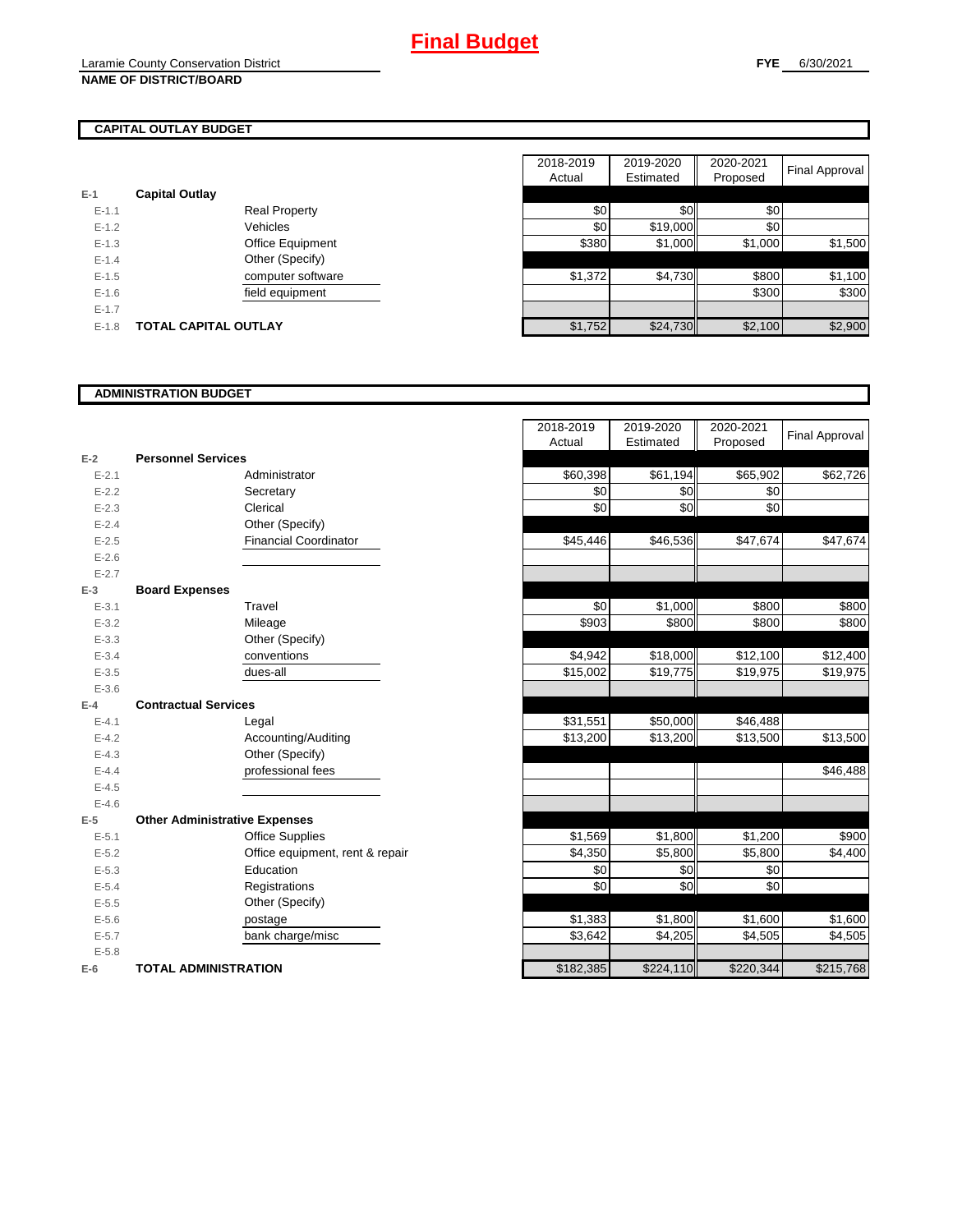## **OPERATIONS BUDGET**

| $E-7$      | <b>Personnel Services</b>              |                      |           |             |
|------------|----------------------------------------|----------------------|-----------|-------------|
| $E - 7.1$  | Wages--Operations                      | \$248,949            | \$278,406 | \$277,745   |
| $E - 7.2$  | <b>Service Contracts</b>               | \$10,412             | \$8,736   | \$12,132    |
| $E - 7.3$  | Other (Specify)                        |                      |           |             |
| $E - 7.4$  |                                        |                      |           |             |
| $E - 7.5$  |                                        |                      |           |             |
| $E - 7.6$  |                                        |                      |           |             |
| $E-8$      | <b>Travel</b>                          |                      |           |             |
| $E - 8.1$  | Mileage                                |                      |           |             |
| $E - 8.2$  | Other (Specify)                        |                      |           |             |
| $E - 8.3$  | fuel                                   | \$9,281              | \$10,900  | \$10,000    |
| $E - 8.4$  |                                        |                      |           |             |
| $E - 8.5$  |                                        |                      |           |             |
| $E-9$      | <b>Operating supplies (List)</b>       |                      |           |             |
| $E-9.1$    | maintenance/repairs                    | \$18,016             | \$8,000   | \$9,600     |
| $E-9.2$    | supplies                               | \$10,897             | \$5,000   | \$5,400     |
| $E - 9.3$  |                                        |                      |           |             |
| $E - 9.4$  |                                        |                      |           |             |
| $E - 9.5$  |                                        |                      |           |             |
| $E-10$     | <b>Program Services (List)</b>         |                      |           |             |
| $E-10.1$   | Education program                      | $\overline{$}19,483$ | \$25,650  | \$25,150    |
| $E-10.2$   | Water program                          | \$84,739             | \$12,566  | \$1,441     |
| $E-10.3$   | Wildlife/Range program                 | \$36                 | \$1,000   | \$1,000     |
| $E-10.4$   | Tree program                           | \$95,774             | \$77,606  | \$88,531    |
| $E-10.5$   |                                        |                      |           |             |
| $E-11$     | <b>Contractual Arrangements (List)</b> |                      |           |             |
| $E-11.1$   | Living Snow Fence pro.                 | \$12,823             | \$33,960  | \$28,105    |
| $E-11.2$   |                                        |                      |           |             |
| $E - 11.3$ |                                        |                      |           |             |
| $E-11.4$   |                                        |                      |           |             |
| $E-11.5$   |                                        |                      |           |             |
| $E-12$     | <b>Other operations (Specify)</b>      |                      |           |             |
| $E-12.1$   | special projects                       | \$5,955              | \$14,263  | \$19,170    |
| $E-12.2$   | building construction                  | \$0                  | \$69,136  | \$2,007,012 |
| $E-12.3$   |                                        |                      |           |             |
| $E-12.4$   |                                        |                      |           |             |
| $E-12.5$   |                                        |                      |           |             |
| $E-13$     | <b>TOTAL OPERATIONS</b>                | \$516,366            | \$545,222 | \$2,485,285 |

|                |                                        | 2018-2019            | 2019-2020 | 2020-2021   | <b>Final Approval</b> |
|----------------|----------------------------------------|----------------------|-----------|-------------|-----------------------|
| $\overline{7}$ | <b>Personnel Services</b>              | Actual               | Estimated | Proposed    |                       |
| $E - 7.1$      | Wages--Operations                      | \$248,949            | \$278,406 | \$277,745   | \$286,832             |
| $E - 7.2$      | <b>Service Contracts</b>               | $\overline{$}10,412$ | \$8,736   | \$12,132    |                       |
| $E - 7.3$      | Other (Specify)                        |                      |           |             |                       |
| $E - 7.4$      |                                        |                      |           |             |                       |
| $E - 7.5$      |                                        |                      |           |             |                       |
| $E - 7.6$      |                                        |                      |           |             |                       |
| 8              | <b>Travel</b>                          |                      |           |             |                       |
| $E-8.1$        | Mileage                                |                      |           |             |                       |
| $E - 8.2$      | Other (Specify)                        |                      |           |             |                       |
| $E - 8.3$      | fuel                                   | \$9,281              | \$10,900  | \$10,000    | \$10,000              |
| $E - 8.4$      |                                        |                      |           |             |                       |
| $E - 8.5$      |                                        |                      |           |             |                       |
| 9              | <b>Operating supplies (List)</b>       |                      |           |             |                       |
| $E - 9.1$      | maintenance/repairs                    | \$18,016             | \$8,000   | \$9,600     | \$12,400              |
| $E-9.2$        | supplies                               | \$10,897             | \$5,000   | \$5,400     | \$14,900              |
| $E - 9.3$      |                                        |                      |           |             |                       |
| $E - 9.4$      |                                        |                      |           |             |                       |
| $E - 9.5$      |                                        |                      |           |             |                       |
| 10             | <b>Program Services (List)</b>         |                      |           |             |                       |
| $E-10.1$       | Education program                      | \$19,483             | \$25,650  | \$25,150    | \$27,870              |
| $E-10.2$       | Water program                          | \$84,739             | \$12,566  | \$1,441     | \$1,255,531           |
| $E-10.3$       | Wildlife/Range program                 | \$36                 | \$1,000   | \$1,000     | \$80,756              |
| $E-10.4$       | Tree program                           | \$95,774             | \$77,606  | \$88,531    | \$77,131              |
| $E-10.5$       |                                        |                      |           |             |                       |
| $-11$          | <b>Contractual Arrangements (List)</b> |                      |           |             |                       |
| $E-11.1$       | Living Snow Fence pro.                 | \$12,823             | \$33,960  | \$28,105    | \$4,090               |
| $E-11.2$       |                                        |                      |           |             |                       |
| $E-11.3$       |                                        |                      |           |             |                       |
| $E-11.4$       |                                        |                      |           |             |                       |
| $E-11.5$       |                                        |                      |           |             |                       |
| 12             | <b>Other operations (Specify)</b>      |                      |           |             |                       |
| $E-12.1$       | special projects                       | \$5,955              | \$14,263  | \$19,170    | \$18,170              |
| $E-12.2$       | building construction                  | \$0                  | \$69,136  | \$2,007,012 | \$2,119,738           |
| $E-12.3$       |                                        |                      |           |             |                       |
| $E-12.4$       |                                        |                      |           |             |                       |
| $E-12.5$       |                                        |                      |           |             |                       |
| $-13$          | <b>TOTAL OPERATIONS</b>                | \$516,366            | \$545,222 | \$2,485,285 | \$3,907,418           |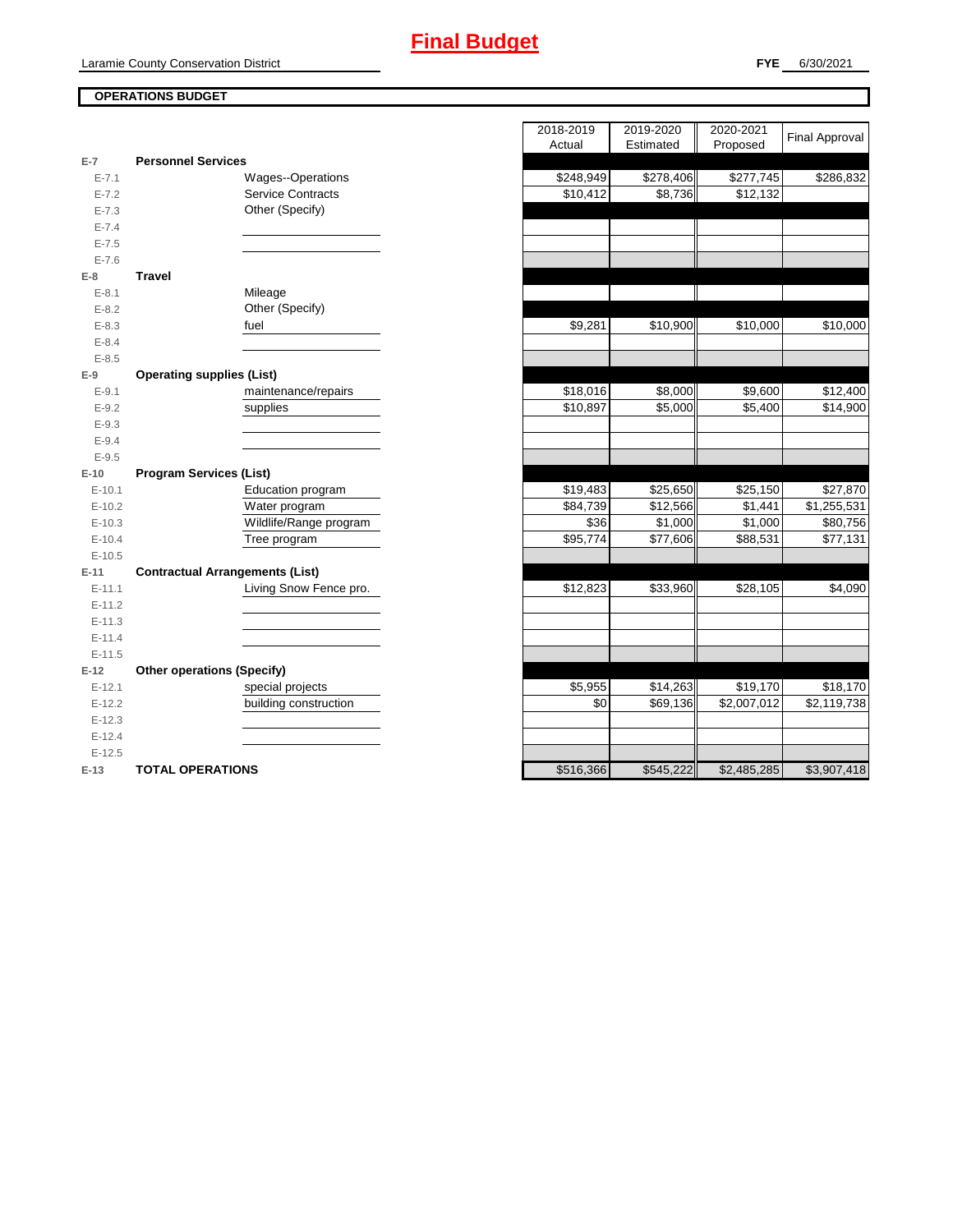Laramie County Conservation District

## **INDIRECT COSTS BUDGET**

|          |                              | 2018-2019<br>Actual | 2019-2020<br>Estimated | 2020-2021<br>Proposed | <b>Final Approval</b> |
|----------|------------------------------|---------------------|------------------------|-----------------------|-----------------------|
| E-14     | Insurance                    |                     |                        |                       |                       |
| $E-14.1$ | Liability                    | \$3,858             | \$4,023                | \$3,792               | \$4,292               |
| $E-14.2$ | Buildings and vehicles       | \$6,106             | \$8,000                | \$8,000               | \$6,682               |
| $E-14.3$ | Equipment                    | \$0                 | \$0                    | \$0                   |                       |
| $E-14.4$ | Other (Specify)              |                     |                        |                       |                       |
| $E-14.5$ | <b>Treasurer Bond</b>        | \$610               | \$210                  | \$210                 | \$310                 |
| $E-14.6$ |                              |                     |                        |                       |                       |
| $E-14.7$ |                              |                     |                        |                       |                       |
| $E-15$   | Indirect payroll costs:      |                     |                        |                       |                       |
| $E-15.1$ | FICA (Social Security) taxes | \$25,066            | \$17,845               | \$26,907              | \$27,049              |
| $E-15.2$ | <b>Workers Compensation</b>  | \$8,650             | \$8,529                | \$8,403               | \$8,274               |
| $E-15.3$ | <b>Unemployment Taxes</b>    | \$756               | \$625                  | \$625                 | \$875                 |
| $E-15.4$ | Retirement                   | \$83,751            | \$60,595               | \$65,068              | \$64,069              |
| $E-15.5$ | <b>Health Insurance</b>      | \$113,949           | \$111,587              | \$125,872             | \$125,872             |
| $E-15.6$ | Other (Specify)              |                     |                        |                       |                       |
| $E-15.7$ |                              |                     |                        |                       |                       |
| $E-15.8$ |                              |                     |                        |                       |                       |
| $E-15.9$ |                              |                     |                        |                       |                       |
| $E-17$   | <b>TOTAL INDIRECT COSTS</b>  | \$242,745           | \$211,413              | \$238,877             | \$237,423             |

### **DEBT SERVICE BUDGET**

|         |                           | 2018-2019 | 2019-2020 | 2020-2021 | <b>Final Approval</b> |
|---------|---------------------------|-----------|-----------|-----------|-----------------------|
|         |                           | Actual    | Estimated | Proposed  |                       |
| $D-1$   | <b>Debt Service</b>       |           |           |           |                       |
| $D-1.1$ | Principal                 |           |           |           |                       |
| $D-1.2$ | Interest                  |           |           |           |                       |
| $D-1.3$ | Fees                      |           |           |           |                       |
| $D-2$   | <b>TOTAL DEBT SERVICE</b> | \$0       | \$0       | \$0       | \$0                   |